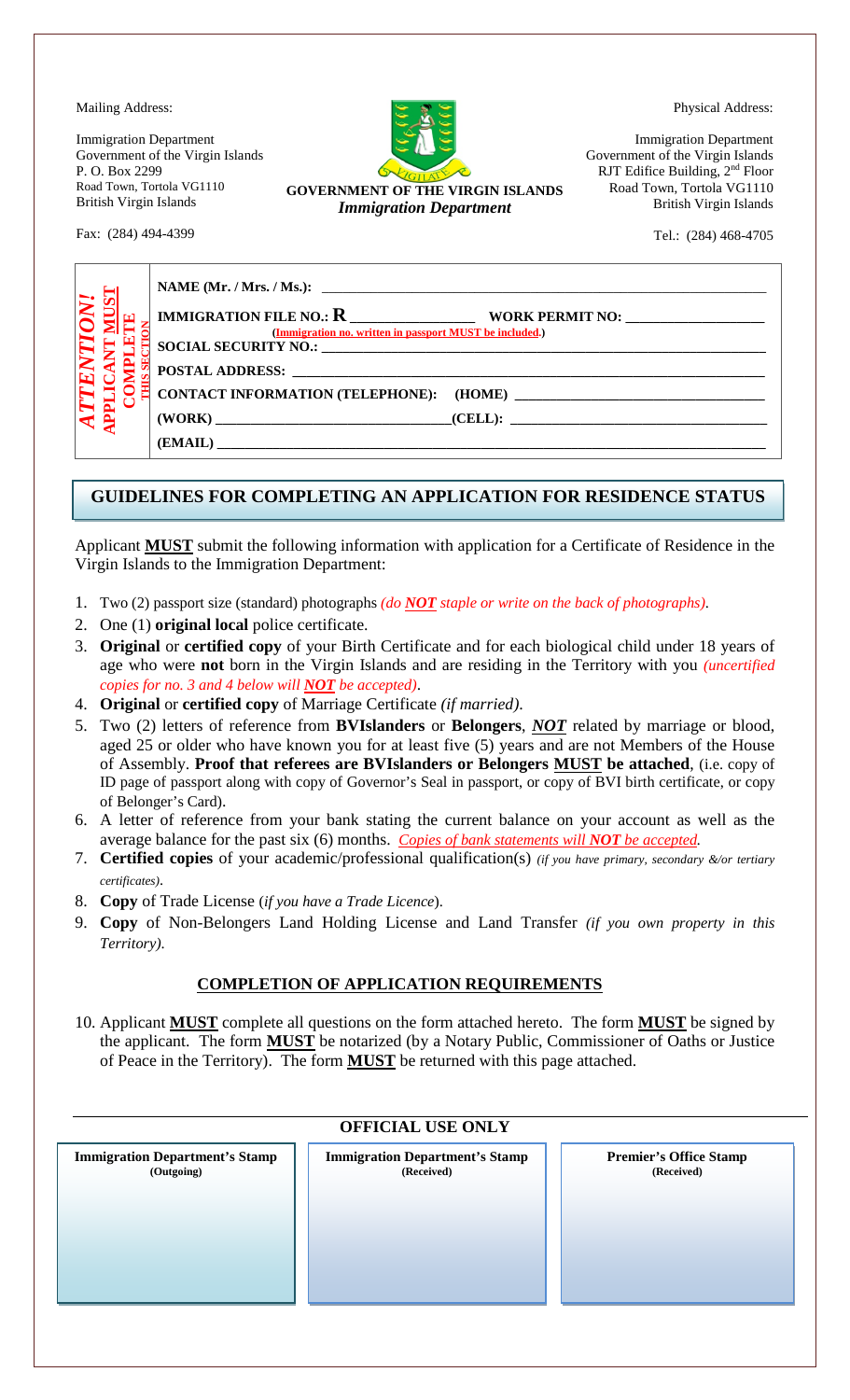

## **GOVERNMENT OF THE BRITISH VIRGIN ISLANDS**

## **FORM II** Reg. 3

### **Application for a Certificate of Residence**

| 2. |                                                                                  |  |
|----|----------------------------------------------------------------------------------|--|
| 3. |                                                                                  |  |
| 4. |                                                                                  |  |
| 5. | Race                                                                             |  |
| 6. |                                                                                  |  |
|    | 7. Date of first arrival in the British Virgin Islands _________________________ |  |
| 8. | Date of arrival in relation to Permanent Residence                               |  |
| 9. |                                                                                  |  |
|    |                                                                                  |  |
|    | 11. Place and date of birth of mother and father _______________________________ |  |
|    | 12. Name of wife/husband                                                         |  |
|    |                                                                                  |  |

13. Particulars of children as followed:

| <b>Name</b> | <b>Place of Birth</b> | Date of Birth | <b>Sex</b> |
|-------------|-----------------------|---------------|------------|
|             |                       |               |            |
|             |                       |               |            |
|             |                       |               |            |
|             |                       |               |            |
|             |                       |               |            |

# 14. Passport number, date and place of issue

- 15. Date Passport expires
- 16. Present Domicile
- 17. Other places of residence during the past five years \_\_\_\_\_\_\_\_\_\_\_\_\_\_\_\_\_\_\_\_\_\_\_
- 18. Present Address